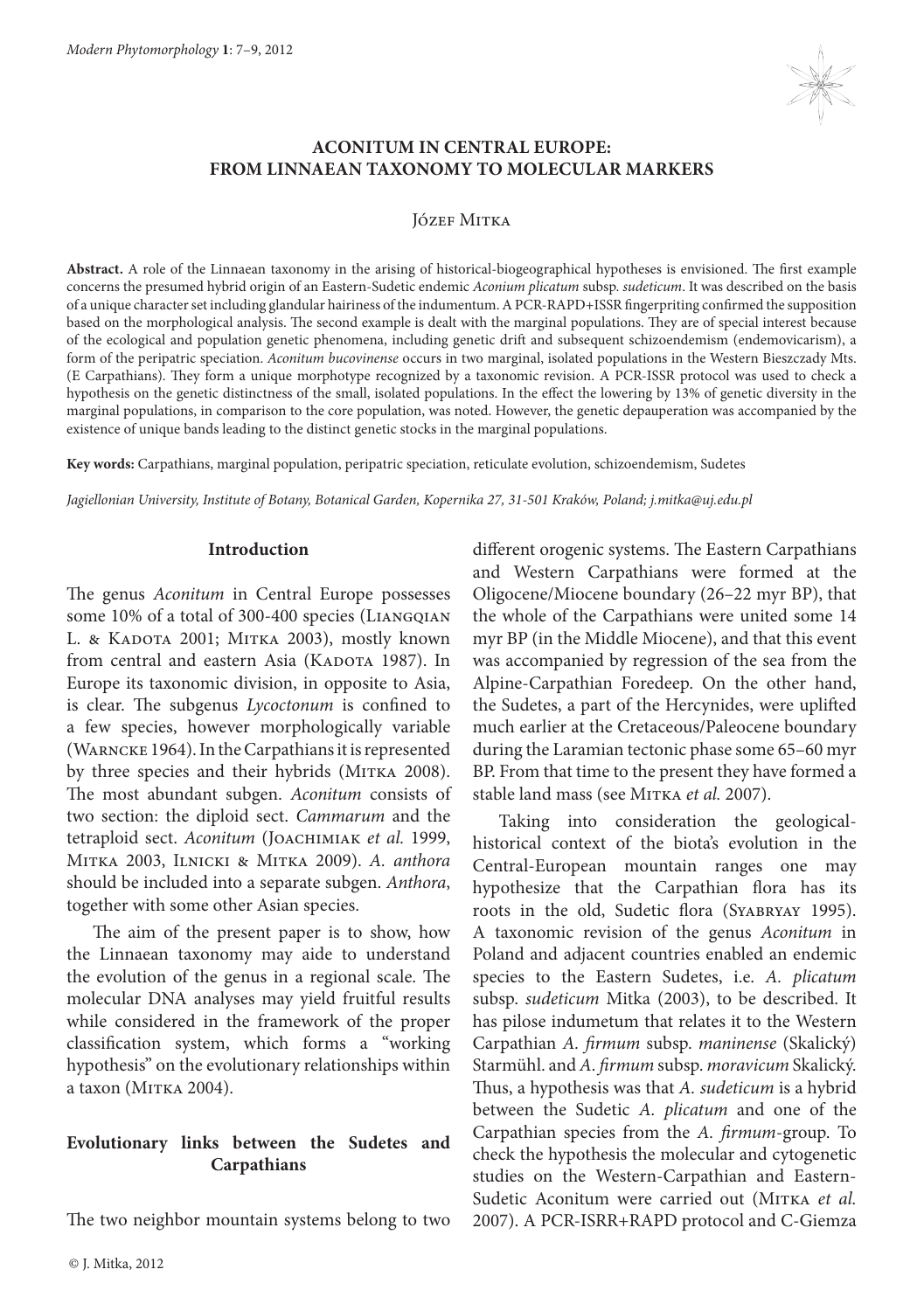heterochromatine staining showed the distinctness of the two species at the genome level and some similarities at the population genetic level. First of all, *A. plicatum* is an autotetraploid and *A. firmum* is an allopolyploid. The pattern of the heterochromatine bands show that *A. firmum* could be a hybrid between *A. plicatum* and a diploid species related to *A. variegatum*. The latter species could be an ancestral to the European Aconitum sect. Cammarum since it has the simplest in structure, homozygous the NOR-chromosome pairs (Joachimiak *et al.* 1999). The phenetic UPGMA classification revealed the close relationships between *A. maninense* and *A. sudeticum* at the bootstrap value 58% (Mitka *et al.* 2007). Here, we used the same data to perform a population-genetic analysis with the use of a reticulate evolution algorithm. The result displayed in Fig. 1 confirms the shared genetic genomes of the Sudetic *A. sudeticum* and Carpathian *A. maninense*, which are nested within *A. plicatum* with a high bootstrap 82%. Both species are allopatric, narrow endemics. *A. sudeticum* occurs in the Hrubý Jeseník Mts. and Mt. Snežnik (*locus classicus*), and *A. maninense* in the Stražovske vrchy Mts. (*locus classicus*) and the Tatra Mts. (MITKA 2003). Their geographical ranges could meet in the forelands during one of the Quaternary pleniglacials. At those periods the high-mountain species extended their areas. A secondary contact, probably occurred somewhere in the Moravian Gate, might result in the gene exchange between the Sudetic and Carpathian genetic stocks. In interglacial period the geographical ranges of the parental species and their hybrid were again restricted to the ancestral areas. However, the process was asymmetric, because the putative hybrid *A. sudeticum* occurs today only in the one, Sudetic, area. Another hypothesis is



**Fig. 1.** Consensus Network (SplitsTree4, Huson & Bryant 2006) based on Reynolds's distances from 255 ISSR+RAPD bands. Bootstrap values (1000 permutations) are given.

**Table 1.** Genetic diversity of the two marginal and core populations of *Aconitum bucovinense* in the Carpathians. *PPL95%* –percentage of polymorphic loci, *h* – Nei's gene diversity, S.D. – standard deviation, *I* – Shannon's index of diversity (POPGENE ver. 1.32, YEH 1999); *DW* - rarity index (SCHÖNSWETTER & TRIBSCH 2005),  $RSign$  – statistical significance ( $p \le 0.05$ ) based on 1000 permutations (AFLPdat, Ehrich 2006). The analysis based on 258 ISSR bands (Boroń *et al.* 2011).

| Population | Caryńska | <b>Halicz</b> | Core   |
|------------|----------|---------------|--------|
| n          | 23       | 45            | 21     |
| PPL95%     | 50.0     | 70.20         | 67.84  |
| h          | 0.0713   | 0.0745        | 0.0791 |
| S.D. h     | 0.1139   | 0.1027        | 0.0833 |
| I          | 0.1270   | 0.1395        | 0.1521 |
| S.D. I     | 0.1737   | 0.1567        | 0.1384 |
| DW         | 2.5739   | 2.4753        | 4.0193 |
| Rsign      | small    | small         | large  |

that both species: *A. maninense* and *A. sudeticum* are putative hybrids and represent opposite ends of the hybrid's morphospace. If so, the parental species could be *A. plicatum* and one of the forms of *A. firmum*, for example *A. f.* subsp. *moravicum*. To test the hypothesis more molecular DNA and cytogenetic studies on *Aconitum* in the Eastern Sudetes and Western Carpathians are needed.

## **Populations at the range margin**

*Aconitum bucovinense* is a high-mountain species, Southern/Eastern Carpathian endemic. Previous phenetic studies on a whole tetraploid group of *Aconitum* in the Eastern Carpathian showed the distinctiveness of the species's populations at the range margin in the Western Bieszczady Mts. (MITKA 2002). The morphological traits specific to the region include: the type of indumentum hairiness (see Fig. 1 in Mitka 2000) and the shape of the spur. Recently, we checked a hypothesis on the peripatric speciation of *Aconitum bucovinense* in the Western Bieszczady Mts. (Boroń *et al.* 2011). Peripatric speciation is a form of a schizoenedmism or endemovicarism. The latter terms denote continuous diversification of an ancestral taxon into derived taxa of identical chromosome number in various parts of the range. The process is dealt with founder effect and subsequent accidental elimination of genes (genetic bottleneck). In the effect the speciation process is accelerated by the isolation of relatively small, marginal populations. We checked the hypothesis